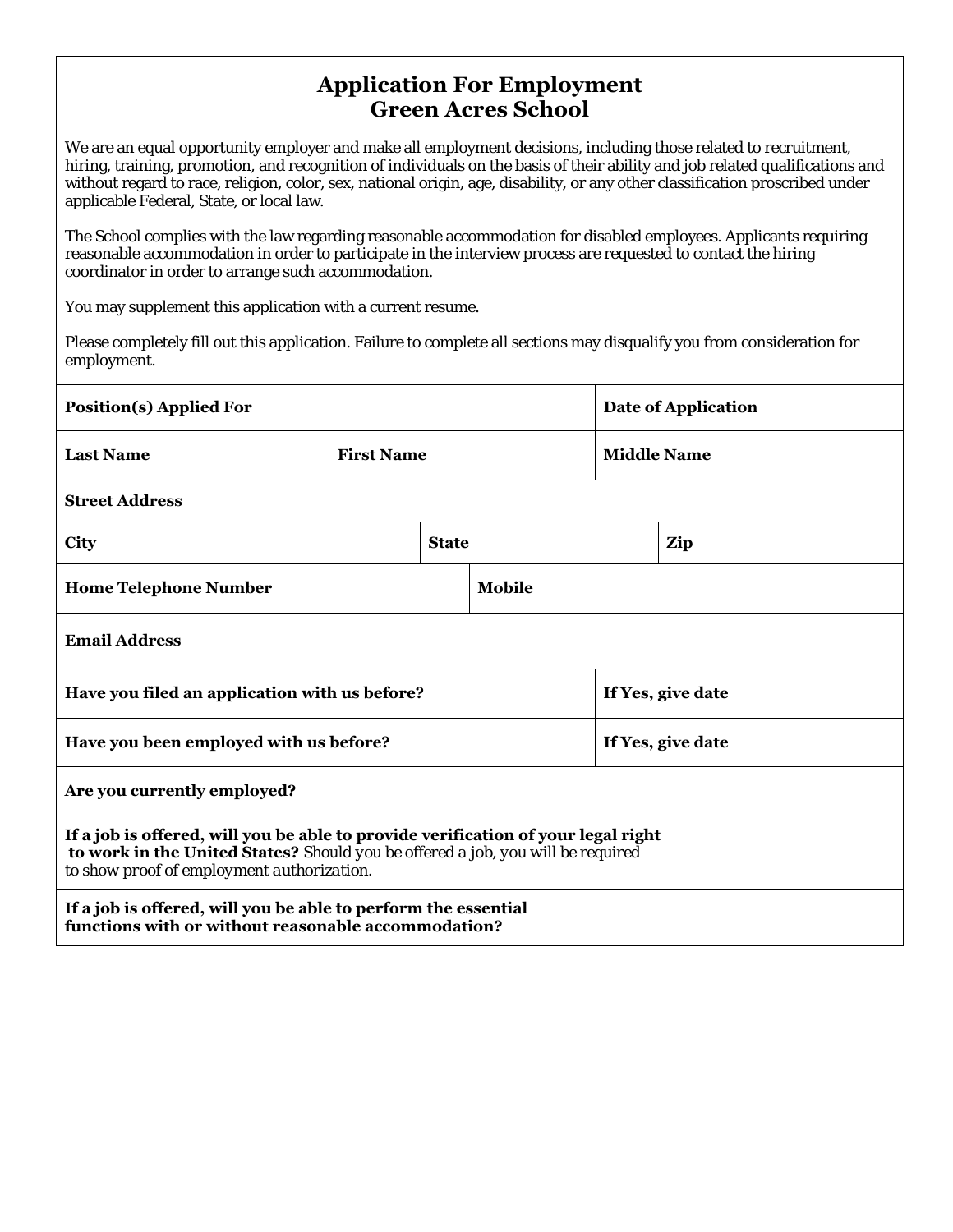# **Education**

List any educational degrees, programs, or courses that you have taken which would be helpful for the performance of your job. Include present enrollments. Please note that we verify educational background. \*Please list only accredited institutions.

| <b>High School</b>                                                                              |                             |  |  |  |  |
|-------------------------------------------------------------------------------------------------|-----------------------------|--|--|--|--|
| <b>School Name and Location</b>                                                                 |                             |  |  |  |  |
| <b>Years Completed</b>                                                                          | <b>Diploma Received?</b>    |  |  |  |  |
| Undergraduate College/University*                                                               |                             |  |  |  |  |
| <b>School Name and Location</b>                                                                 |                             |  |  |  |  |
| <b>Years Completed</b>                                                                          | <b>Degree</b>               |  |  |  |  |
| <b>Describe Course of Study</b>                                                                 |                             |  |  |  |  |
| Graduate/Professional*                                                                          |                             |  |  |  |  |
| <b>School Name and Location</b>                                                                 |                             |  |  |  |  |
| <b>Years Completed</b>                                                                          | <b>Degree</b>               |  |  |  |  |
| <b>Describe Course of Study</b>                                                                 |                             |  |  |  |  |
| <b>Additional Graduate/Professional*</b>                                                        |                             |  |  |  |  |
| <b>School Name and Location</b>                                                                 |                             |  |  |  |  |
| <b>Years Completed</b>                                                                          | <b>Degree</b>               |  |  |  |  |
| <b>Describe Course of Study</b>                                                                 |                             |  |  |  |  |
| <b>Teaching Certificates</b>                                                                    |                             |  |  |  |  |
| <b>State</b>                                                                                    | Date of Issuance/Expiration |  |  |  |  |
| <b>Subject-Grade Level</b>                                                                      |                             |  |  |  |  |
| <b>Additional Information</b>                                                                   |                             |  |  |  |  |
| Describe any specialized training, apprenticeship, skills, and extracurricular services.        |                             |  |  |  |  |
|                                                                                                 |                             |  |  |  |  |
|                                                                                                 |                             |  |  |  |  |
| Describe any honors you have received.                                                          |                             |  |  |  |  |
|                                                                                                 |                             |  |  |  |  |
| State any additional information you feel may be helpful to us in considering your application. |                             |  |  |  |  |
|                                                                                                 |                             |  |  |  |  |
|                                                                                                 |                             |  |  |  |  |
|                                                                                                 |                             |  |  |  |  |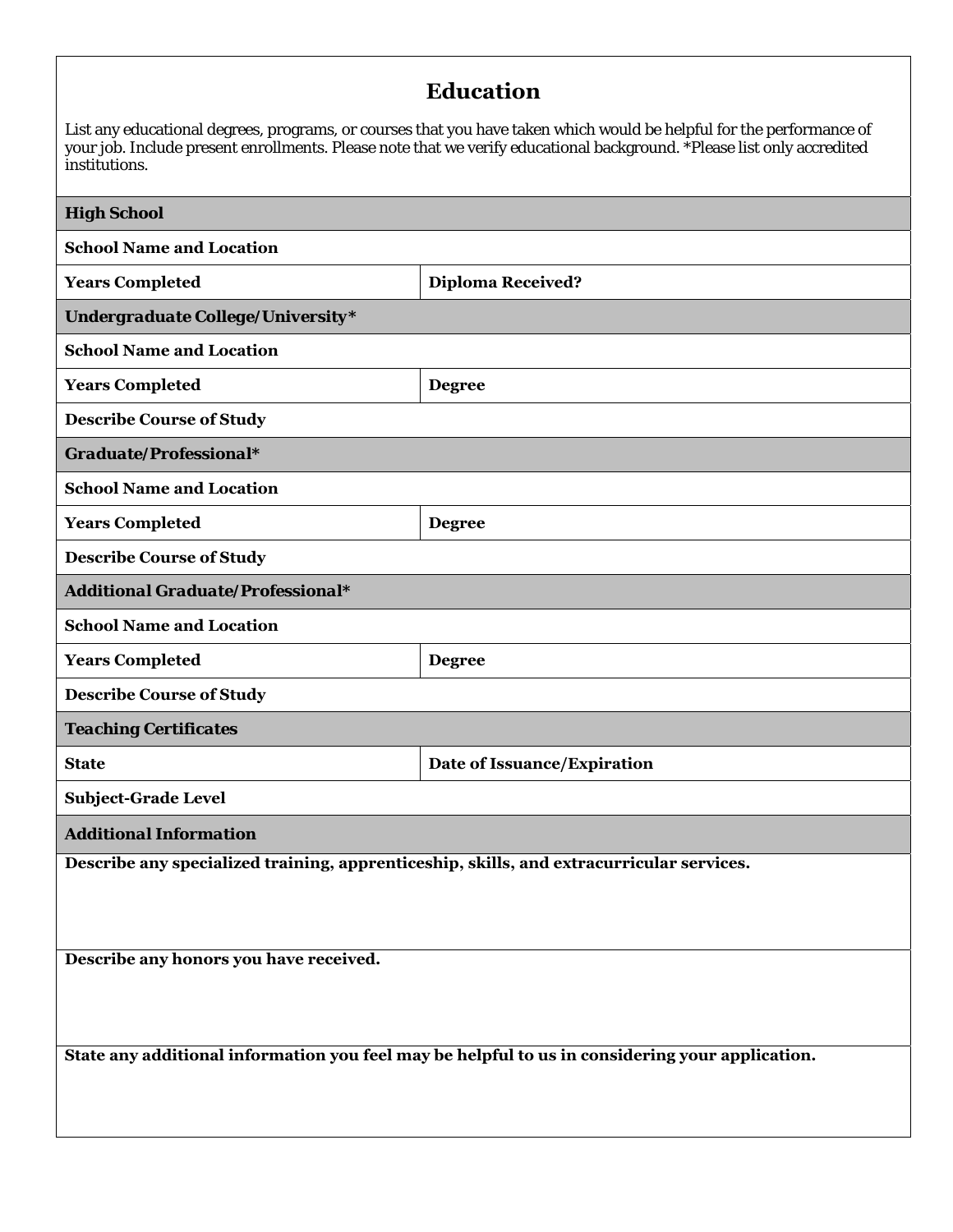# **Employment Experience**

Please provide information concerning your work history by filling this section out completely. List present or most recent job first. Military experience may be included if you obtained skills which would be helpful in the job for which you are applying. (If more space is needed, you may write on a separate page). You may attach a resume in addition to completing the following but you still must fill out the following. Please provide explanation for any gaps in time in employment history on a separate sheet of paper. Please circle the name of any employer or supervisor whom you do not want contacted at this time.

| Employer                  | <b>Dates</b> |           | <b>Work Performed</b> |
|---------------------------|--------------|-----------|-----------------------|
| <b>Address</b>            | From         | <b>To</b> |                       |
| Phone                     |              |           |                       |
| <b>Job Title</b>          |              |           |                       |
| Supervisor                |              |           |                       |
| <b>Reason for leaving</b> |              |           |                       |
|                           |              |           |                       |
| <b>Employer</b>           | <b>Dates</b> |           | <b>Work Performed</b> |
| <b>Address</b>            | From         | To        |                       |
| Phone                     |              |           |                       |
| <b>Job Title</b>          |              |           |                       |
| Supervisor                |              |           |                       |
| <b>Reason for leaving</b> |              |           |                       |
|                           |              |           |                       |
| <b>Employer</b>           | <b>Dates</b> |           | <b>Work Performed</b> |
| <b>Address</b>            | From         | <b>To</b> |                       |
| Phone                     |              |           |                       |
| <b>Job Title</b>          |              |           |                       |
| Supervisor                |              |           |                       |
| <b>Reason for leaving</b> |              |           |                       |
|                           |              |           |                       |
| Employer                  | <b>Dates</b> |           | <b>Work Performed</b> |
| <b>Address</b>            | From         | <b>To</b> |                       |
| Phone                     |              |           |                       |
| <b>Job Title</b>          |              |           |                       |
| <b>Supervisor</b>         |              |           |                       |
| <b>Reason for leaving</b> |              |           |                       |